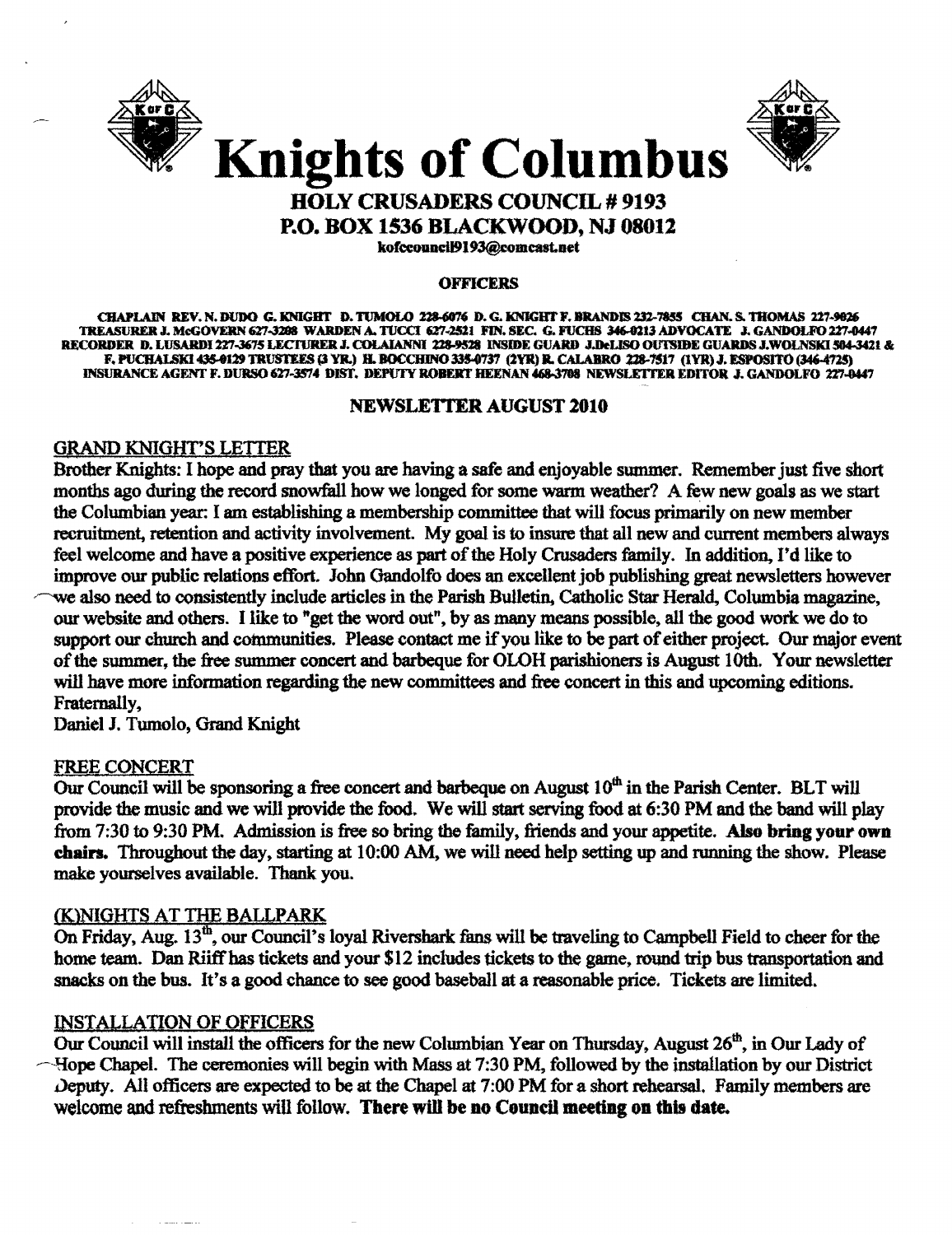# KNIGHT/FAMILY OF THE MONTH

Our knight of the month for July was Barry Start (service to the Council). Our family of the month for Iune was Frank Maggio. Congratulations and thank you.

#### CHAPLAIN'S CORNER

During His short stay in the world, Jesus was indeed the Light which was to illumine mankind about the mysteries of the supernatural life. By His example and teaching our Lord cast rays of light that have completely renewed the edifice of human society in its very foundation. In fact, before His coming human society was divided into two classes, namely, the free and the slaves; and each were treated accordingly. But with Christ among them, men were to see things in a very different light. In everyday language those words of Christ were: You who are free, and you who are slaves, are all children of the same Father in heaven. Therefore, love one another as brothers, because you are all equal in His sight

#### BLOOD DONOR DRIVE

On July  $8<sup>th</sup>$ , our Council sponsored a Red Cross blood donor drive in the Parish Center. Thanks to the efforts of Dan Riiff, Bob Calabro and Archie Hawk 54 pints were collected. We thank all who rolled up their sleeves and supported this worthy cause.

# KNIGHTS OF COLUMBUS INSURANCE "SINGLE PREMIUM" WHOLE LIFE INSURANCE IS NOW AVAILABLE TO AGE **80 (FOR SPOUSE TOO)** Who needs it?

Those who need guaranteed coverage for life. Those who want to maximize retirement income for your surviving spouse.

Those who want permanent life insurance with high cash value and dividends.

Those who prefer to pay ONE (premium) and done (guaranteed for life).

Those who want an asset protected from creditors. This plan is ideal for those whose income is expected to drop in the future. Don't wait.

Call me today for an appointment. Fred Durso, FICF Field Agent, (856) 309-1030

#### SAVE THE DATE

n Bob Stefano Memorial OolfToumament", October 1st, 2010. Committee requests that all Knights attempt to sell a tee ad and\or obtain a door prize. More Infonnation to follow. The Council approved a motion to donate 10% of the profits from the tournament to the 3 facilities for Citizens with Developmental Disabilities that we normally contribute to.

#### FIRST FRIDAY ADORATION

The next Exposition of the Blessed Sacrament will take place in the Our Lady of Hope Chapel on First Friday, August  $6<sup>th</sup>$  9:00 AM Mass, continue until 7:00 PM, and close with Benediction. Try to stop in during the day to spend time with the Lord.

#### **COMING ATTRACTIONS**

Sept. 12<sup>th</sup> 50/50 Raffle Kickoff Sept. 18<sup>th</sup> Crab Feast (Parish Center) October. 1<sup>st</sup> Golf Tournament (Valleybrook)

#### FOURTH DEGREE NEWS

Bishop Shad Assembly Installation of Officers will be held on Wednesday, September 15, 2010 at Our Lady of Hope Parish at 7:30pm. This year the installation will include two other Assemblies, Bishop Damiano and Strenski Assemblies. Also, a reminder to all 3rd degree members of Council, that the 4th degree Exemplification will take place on Nov. 14<sup>th</sup>; Crown Point Plaza Hotel, Cherry Hill. For further details contact Barry Start (384-5884). 3rd degree members that received their  $3<sup>rd</sup>$  before Nov.  $13^{th}$  2009, are eligible to apply for  $4^{th}$  degree membership. The Assembly has bumper stickers with an important message. They may be obtained from Barry Start or Joe Pettineo. The cost is \$5. The Assembly continues to collect new/used clothing and personal items for our disabled veterans. You can bring them to a Council meeting. The Bishop Schad Assembly meets at 8:00 PM, on the 3rd Wednesday in the Parish Center.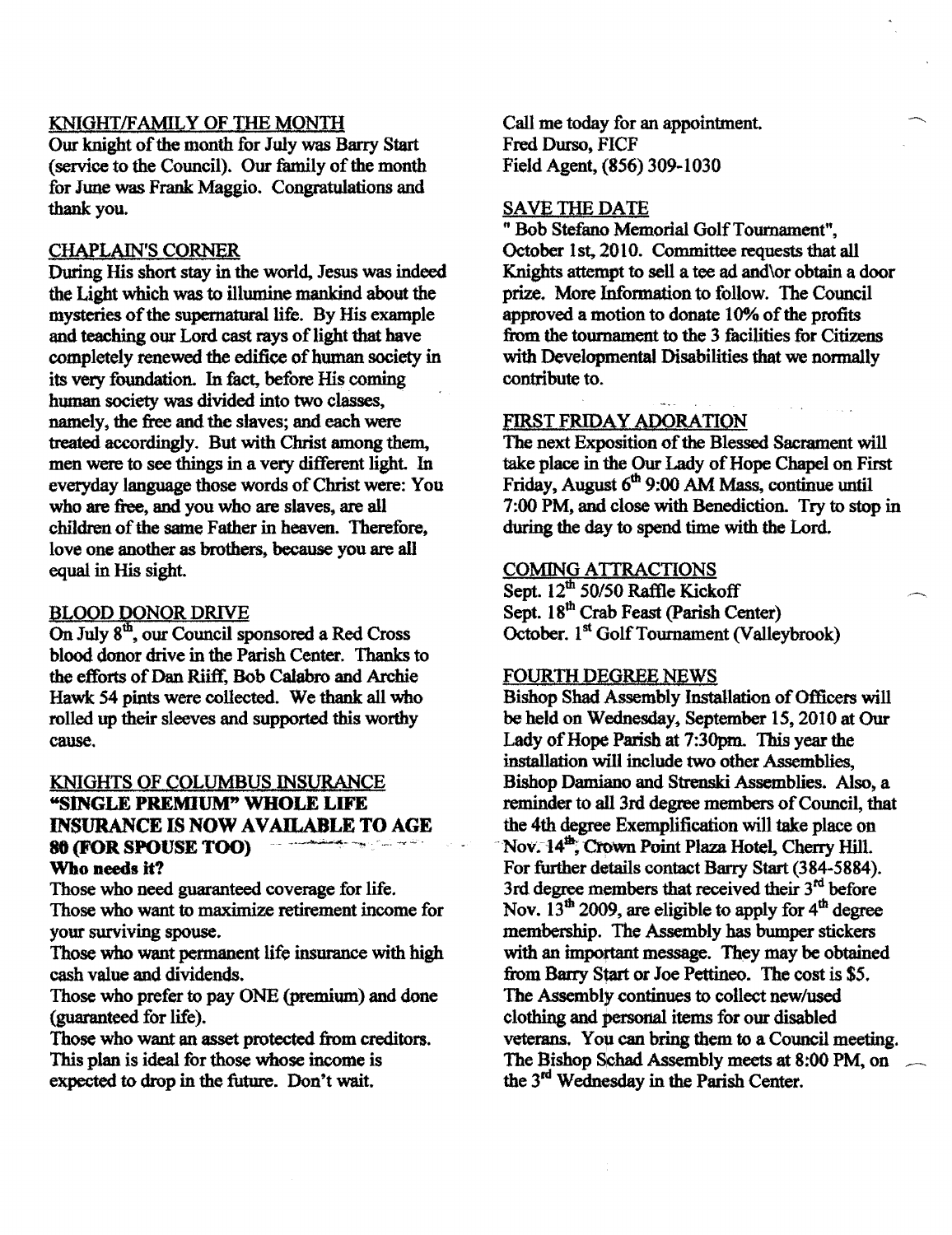# AUGUST BIRTHDAYS AND ANNIVERSARIES

The following members or members of their families will celebrate their birthdays this month: Frank Accardo, Paul Chatburn, Americo Cioci, Tom Conway, Bob Enos, Michael Frain, Ken Pfafman, Robert Galasso, Archibald Hawk, Kevin Hodrick, Anthony Infanti, Robert Merkl, 10hn Milligan, Mrs. Kathleen Mikos, John Pagano, Mrs. Debbie Pascale, Mrs. Shirley Puchalski, Frank Rotonta, Donald Ruscitelli, Gerald Straub, Frank Talarico, Dennis Westfall, Matthew Whelan and Carmen Valentino.

The following members will celebrate their anniversaries: Mr.& Mrs. Ernie Aukerman, Mr.& Mrs John Berstecher, Mr.& Mrs. Francisco Olaya, Mr.& Mrs. Frank Puchalski, Mr.& Mrs. Bob Vogelsong. CONGRATULATIONS!

If we missed someone please contact John Gandolfo (227-0447) or gandy@comcast.net.

#### IMPORTANT DATES

Aug. 5 Officers Meeting (8 PM Parish Center) Sept. 2 Officers Meeting (8 PM Parish Center)<br>Aug. 6 First Friday (OLOH Chapel) Sept. 6 First Friday (OLOH Chapel) Sept. 6 First Friday (OLOH Chapel) Aug 10 Summer Barbeque-Concert (6:30 PM Parish Center) Sept. 6 Labor Day Sept. 9 Coucnil Meeting (8 PM Parish Center) Aug. 12 Fr. McGivney's Birthday (1862) Sept. 12 Kickoff 50/50 Raffle Aug. 13 (K)Nights at the Ballpark (Campbell Field) Sept. 18 Crab Feast (Parish Center) Aug. 14 Fr. McGivney died (1890) Sept. 23 Council Meeting (8 PM Parish Center) Aug. 26 Installation of Officers (7:30 OLOH Chapel)

# **FREE CONCERT TUESDAY AUGUST 10th OUR LADY OF HOPE PARISH CENTER ENJOY AN EVENING WITH THE BLT BAND FROM 7:30 TO 9:30 PM**



**FREE BARBEQUE AND SOFT DRINKS STARTING AT 6:30 PM.** ALL ARE **WELCOME SO BRING THE WHOLE FAMILY** AND **ALL YOUR FRIENDS (ALSO BRING YOUR OWN CHAIR)**